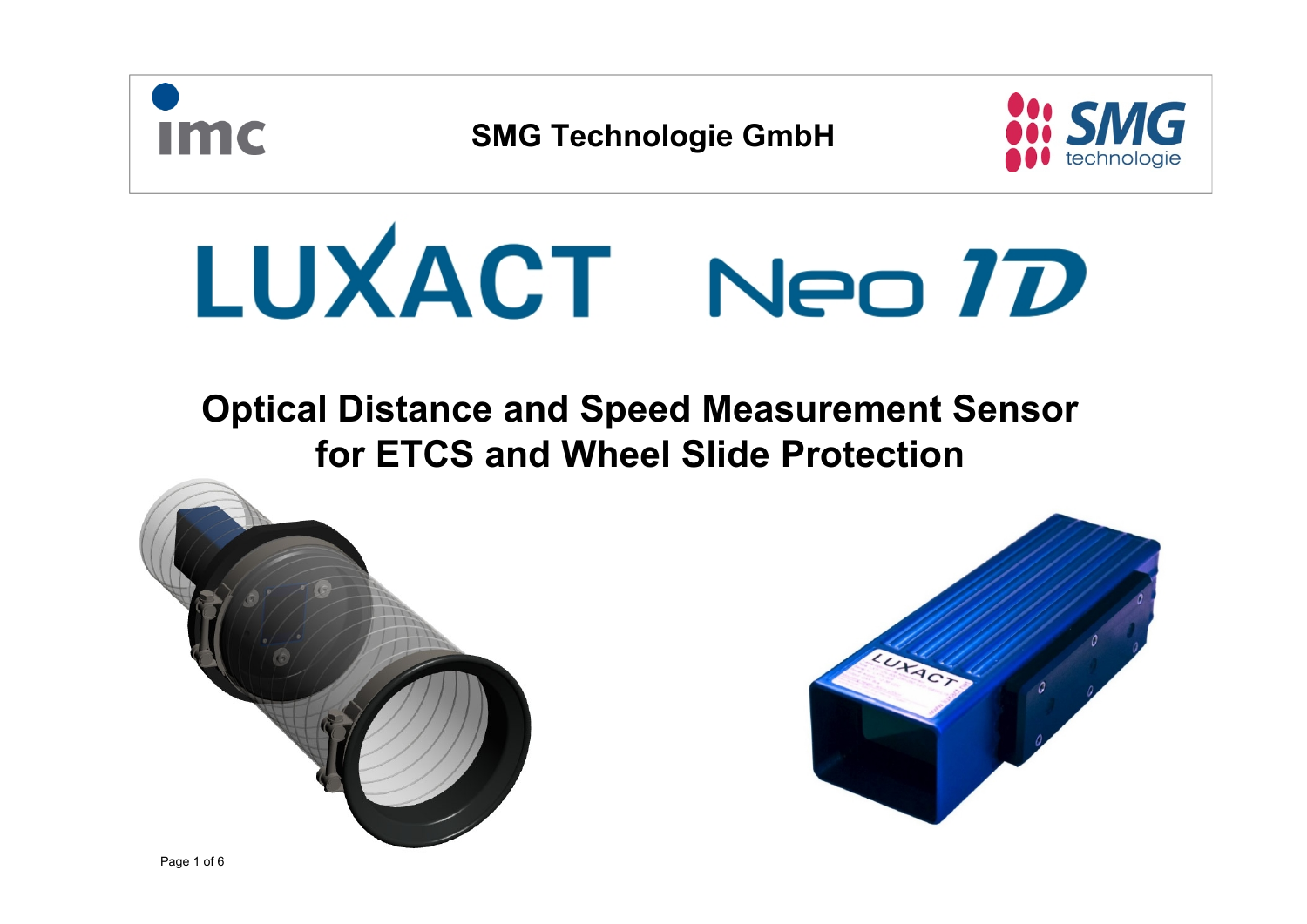# **LUXACT ® Distance and Speed Measurement Sensor Integral optical-inertial platform**



- $\Box$  New, in-house developed, optical measuring principle
	- A random scattering surface, which is moving beneath the sensor, reflects the light towards sensor's optical system
	- $\triangleright$  The reflected light is conditioned by innovative LUXACT® optics. There is no need to keep the sensor optical focus on the surface, hence, conditioning is independent from the height.
	- $\triangleright$  Due to movement of the sensor over scattering surface, the intensity of received light is modulated with a frequency which is proportional to the relative velocity of a vehicle.
	- $\triangleright$  The conditioned light is received by a mesh of photo detectors and converted into an electrical signal, which is further process by powerful DSP and FPGAs

#### $\Box$  Aperture free optics

- $\triangleright$  provides sufficient light to sensors matrix at any light and surface conditions,
- $\triangleright$  ensures significant signal-to-noise ratio and measurement robustness even under heavy-duty conditions.
- $\Box$  High dynamic range of photo detectors
	- Introduced photo detectors offer a high dynamic range and enable the use even at rapidly changing surfaces with large differences in the reflection factors (e.g. snow – roadbed, sleeper - snow)
- $\Box$  Combination of two independent measuring technologies and benefits from its synergy

|                                                                                               | Optical LUXACT <sup>®</sup> technology<br>Inertial (accelerometer) technology |               |  |
|-----------------------------------------------------------------------------------------------|-------------------------------------------------------------------------------|---------------|--|
| Uncertainty of distance and speed measurement                                                 | 0.1%                                                                          | approx. 1-5 % |  |
| Repeatability of distance and speed measurement                                               | 0,07%                                                                         | ca. 1-5 $%$   |  |
| Sensitivity at low accelerations                                                              | very good                                                                     | poor          |  |
| Identification of moving direction at low accelerations                                       | yes                                                                           | limited       |  |
| Susceptibility to snow, rain, dust, dirt, moisture                                            | low                                                                           | no.           |  |
| Installation height                                                                           | $300 - 1300$ mm                                                               | unlimited     |  |
| Identification of acceleration direction<br>(acceleration/slow down $\neq$ moving direction!) | no                                                                            | yes           |  |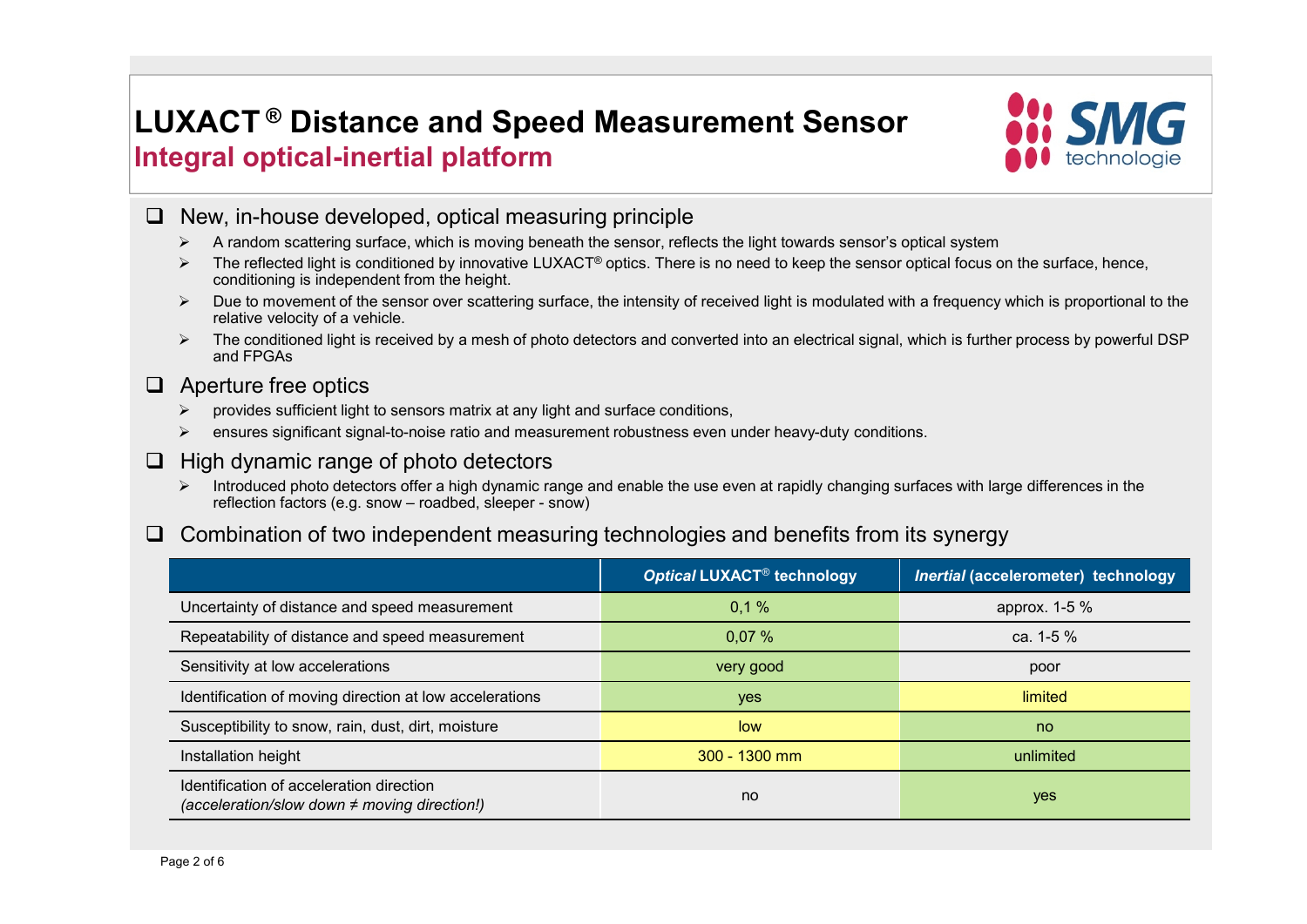### **LUXACT ® Distance and Speed Measurement Sensor ETCS on-board odometry application. Advantages at a glance.**

#### $\Box$  Uncompromised signal availability

 $\triangleright$  Synergy of novel optical technology in coaction with inertial acceleration measurement offers a robust, stabile measurement with high level of signal availability, even under adverse conditions. Likelihood of loss of speed data is reduced drastically and considerably lower as for conventional solutions.

#### $\Box$  High accuracy at speed from 3 m/min up to 500 km/h

 $\triangleright$  Whether extremely slow (down to 3 m/min) or high speed (up to 500 km/h), LUXACT<sup>®</sup> offers accurate distance and speed data in real-time at remarkable uncertainty of less than 0,1%.

#### $\Box$  Accurate results at any surface

 $\triangleright$  Thanks to its optical measuring principle LUXACT<sup>®</sup> Sensors are immune to dynamic changes of surface properties while driving, whether caused by surface material changes (e.g. steel, concrete, wood, ground), or caused by rain, moisture, snow, ice, dust, spray etc.

#### $\Box$  Immune to height fluctuations

 $\triangleright$  Installation height of LUXACT® Sensors may vary within 300...1200mm above the ground. Sensor-to-surface height fluctuations, caused by rolling stock pitch and surface unevenness (railway sleepers, junction points, level grade crossings etc.) may vary in a range of  $\pm$  30% of installation height, without affecting the accuracy.

### $\square$  Easy installation and integration into existing infrastructure

- LUXACT® Sensors may be mounted nearly at any place of railcar body. Field of view of a sensor to be directed toward roadway. To compensate an error caused by sensors misalignment to vehicle's longitudinal axle, auto-align function is introduced.
- $\triangleright$  No additional interface boxes are required. LUXACT<sup>®</sup> Sensors provide plug-and-play interfaces like CAN bus or RS485, which can be adjusted to specific ETCS manufacturer's needs.

### $\Box$  EMC, vibration proof, mechanical protection

- Sturdy and robust materials of the body ensure high performance even under harsh environmental conditions (dust, mud, hailstone, etc.) and make it tolerant to high vibrations usual for Rolling Stock.
- Integral housing of LUXACT sensor with fully integrated electronics provides excellent EMC protection. Specially designed power supply module is successfully tested according to requirements for railway electronics ((EN-50155 & EN-60950-1)



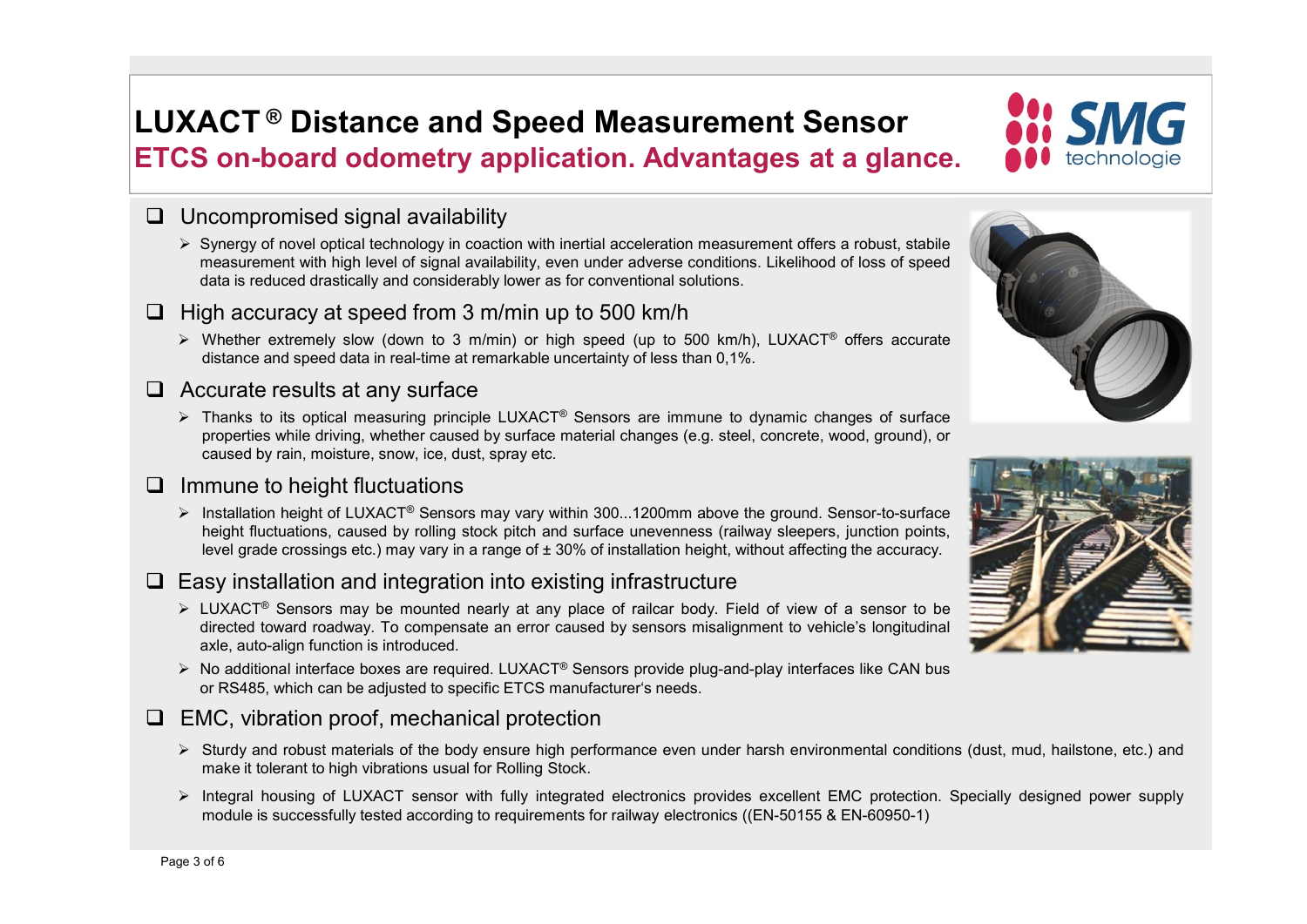# **LUXACT ® Distance and Speed Measurement Sensor Special application for Railway**



#### **ETCS Onboard Odometry Unit**

- $\triangleright$  Seamless replacement for Doppler Radar for retrofit & OEM
- $\triangleright$  Elimination of well-known reliability & uncertainty issues
- $\Box$  Testing and Development
	- Breaking test according to European Norms (DIN EN 14531-6:2009)
	- $\triangleright$  Configuration and Inspection of break characteristics
	- $\triangleright$  Vehicle dynamics tests Reference up to 500 km/h for acoustics, traveling comfort, performance tests

#### **D** Measurements

- $\triangleright$  Routing and infrastructure measurement vehicles
- $\Box$  Path length as a productivity measure
	- $\triangleright$  Path length measurement for railway construction machines (e.g. cleaning, gravel processing machines, tamping machines)
	- $\triangleright$  Slip and slide free path length measurement proportional to production

### $\Box$  Further special applications

- $\triangleright$  Independent reference for anti slippage systems for vehicles with all-wheel drives (e.g. shunting locomotive)
- $\triangleright$  Positioning for automated loading of cargo trains

### Important features for special applications

- $\checkmark$  Accurate measurement from 1 m/min, also under tough environmental conditions
- $\checkmark$  Easy and quick installation at any place by means of magnets and suction heads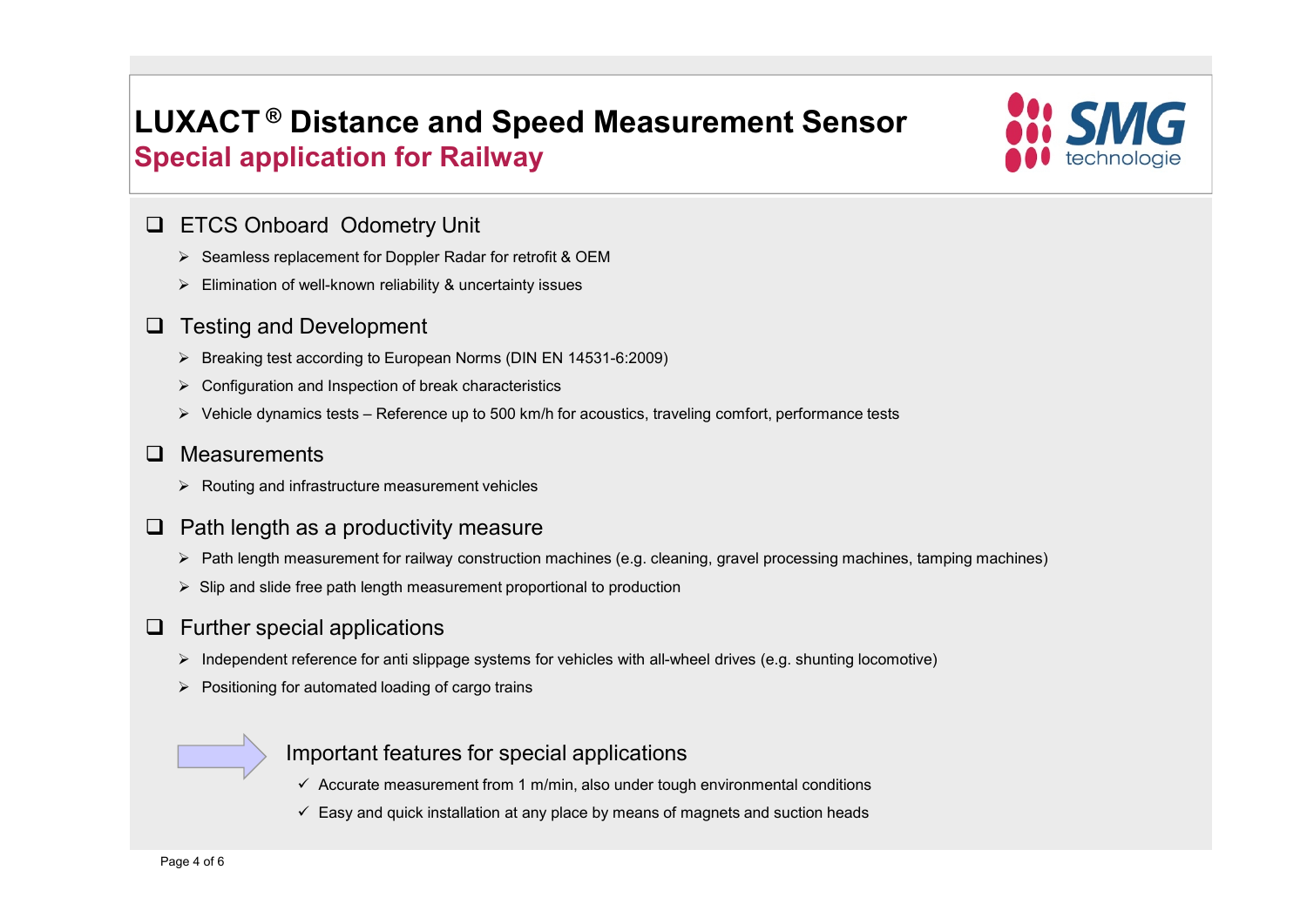# **LUXACT ® Distance and Speed Measurement Sensor Comparison of technologies at hand**



|                                                                                              | <b>LUXACT®</b><br><b>Optical-inertial</b><br><b>sensors</b> | <b>Conventional</b><br>optical sensors        | <b>Doppler GPS with</b><br>ground station                                        | <b>Radar</b><br><b>sensors</b>        | <b>Conventional</b><br><b>Odometer</b>                                      |
|----------------------------------------------------------------------------------------------|-------------------------------------------------------------|-----------------------------------------------|----------------------------------------------------------------------------------|---------------------------------------|-----------------------------------------------------------------------------|
| Slip and slide free                                                                          | <b>Yes</b>                                                  | Yes                                           | Yes                                                                              | Yes                                   | <b>No</b>                                                                   |
| <b>Accuracy of Speed</b><br>measurement                                                      | $< 0.1 %$ FSO                                               | < 0.2 % FSO                                   | $0,1$ Km/h<br>95% CEP                                                            | $< 1 \%$                              | 1/400 of wheel<br>revolution<br>(consider constant<br>wheel dia & no slide) |
| Behavior in Snow / Ice / Wet<br>conditions                                                   | No loss of<br>accuracy                                      | <b>Considerable loss</b><br>of spec. accuracy | Considerable loss of<br>spec. accuracy                                           | Uncertainty in<br>signal availability | No loss of<br>accuracy                                                      |
| Specified range of installation<br>height (gap between sensor and<br>surface) [mm]           | $300 - 1300$                                                | $20 - 50$                                     | Not relevant                                                                     | 20-80                                 | Not relevant                                                                |
| Impact of height fluctuation on<br>measurement accuracy                                      | <b>No</b><br>impact                                         | Considerable<br>impact                        | Not relevant                                                                     | <b>Minor</b><br>impact                | Not relevant                                                                |
| Detection of moving direction                                                                | <b>Yes</b>                                                  | <b>No</b>                                     | Yes                                                                              | <b>No</b>                             | Yes                                                                         |
| Data output                                                                                  | 50 - 1000 Hz                                                | Up to 250 Hz                                  | 5 Hz<br>(100 Hz with<br>Interpolation)                                           | 1 Pulse/4mm                           | 400 Pulse/Revol.                                                            |
| Impact of covered environment<br>(bridges, tunnels, urban areas,<br>valleys, train stations) | <b>No</b><br>impact                                         | <b>No</b><br>impact                           | Considerable loss of<br>spec. accuracy;<br>Uncertainty in signal<br>availability | <b>No</b><br>impact                   | <b>No</b><br>impact                                                         |